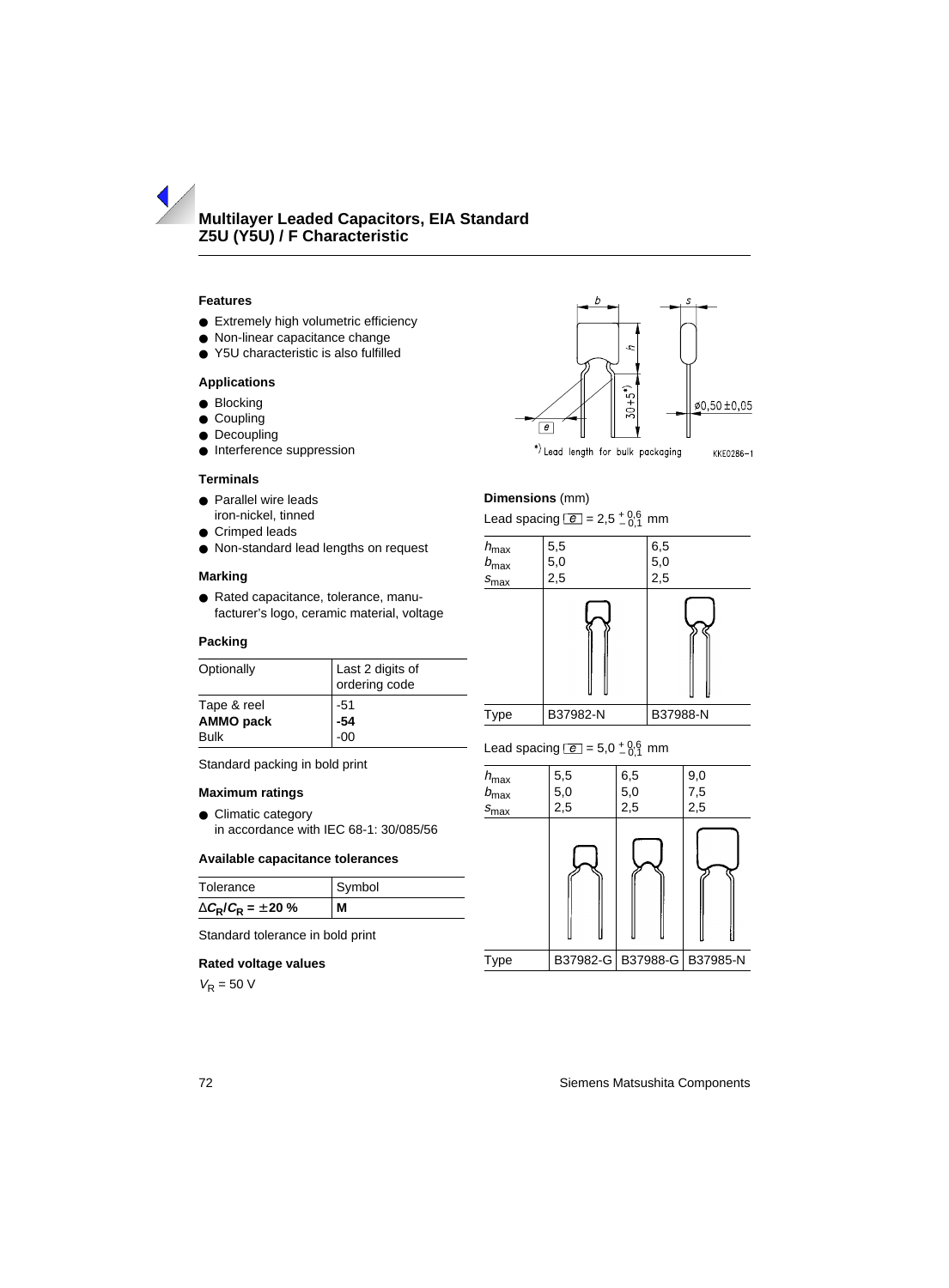

# **Product range**

|                            | Z5U (Y5U)/F characteristic |                             |                             |          |                             |  |                                   |  |                             |  |
|----------------------------|----------------------------|-----------------------------|-----------------------------|----------|-----------------------------|--|-----------------------------------|--|-----------------------------|--|
| Lead spacing               | $2,5$ mm                   |                             |                             | $5,0$ mm |                             |  |                                   |  |                             |  |
|                            |                            |                             |                             |          |                             |  |                                   |  |                             |  |
| $h \times b \times s$ (mm) |                            | $5.5 \times 5.0 \times 2.5$ | $6.5 \times 5.0 \times 2.5$ |          | $5.5 \times 5.0 \times 2.5$ |  | $6,\!5 \times 5,\!0 \times 2,\!5$ |  | $9.0 \times 7.5 \times 2.5$ |  |
| Type                       |                            | B37982-N                    | B37988-N                    |          | B37982-G                    |  | B37988-G                          |  | B37985-N                    |  |
| $V_R$ (Vdc)                | 50                         |                             | 50                          |          | 50                          |  | 50                                |  | 50                          |  |
| nF<br>10                   |                            |                             |                             |          |                             |  |                                   |  |                             |  |
| nF<br>15                   |                            |                             |                             |          |                             |  |                                   |  |                             |  |
| 22<br>nF                   |                            |                             |                             |          |                             |  |                                   |  |                             |  |
| nF<br>33                   |                            |                             |                             |          |                             |  |                                   |  |                             |  |
| nF<br>47                   |                            |                             |                             |          |                             |  |                                   |  |                             |  |
| nF<br>68                   |                            |                             |                             |          |                             |  |                                   |  |                             |  |
| 100<br>nF                  |                            |                             |                             |          |                             |  |                                   |  |                             |  |
| nF<br>150                  |                            |                             |                             |          |                             |  |                                   |  |                             |  |
| 220<br>nF                  |                            |                             |                             |          |                             |  |                                   |  |                             |  |
| 330<br>nF                  |                            |                             |                             |          |                             |  |                                   |  |                             |  |
| nF<br>470                  |                            |                             |                             |          |                             |  |                                   |  |                             |  |
| nF<br>680                  |                            |                             |                             |          |                             |  |                                   |  |                             |  |
| $1,0 \mu F$                |                            |                             |                             |          |                             |  |                                   |  |                             |  |
| $1,5\ \mu F$               |                            |                             |                             |          |                             |  |                                   |  |                             |  |
| $2,2 \mu F$                |                            |                             |                             |          |                             |  |                                   |  |                             |  |
| $3,3 \mu F$                |                            |                             |                             |          |                             |  |                                   |  |                             |  |
| $4,7 \mu F$                |                            |                             |                             |          |                             |  |                                   |  |                             |  |